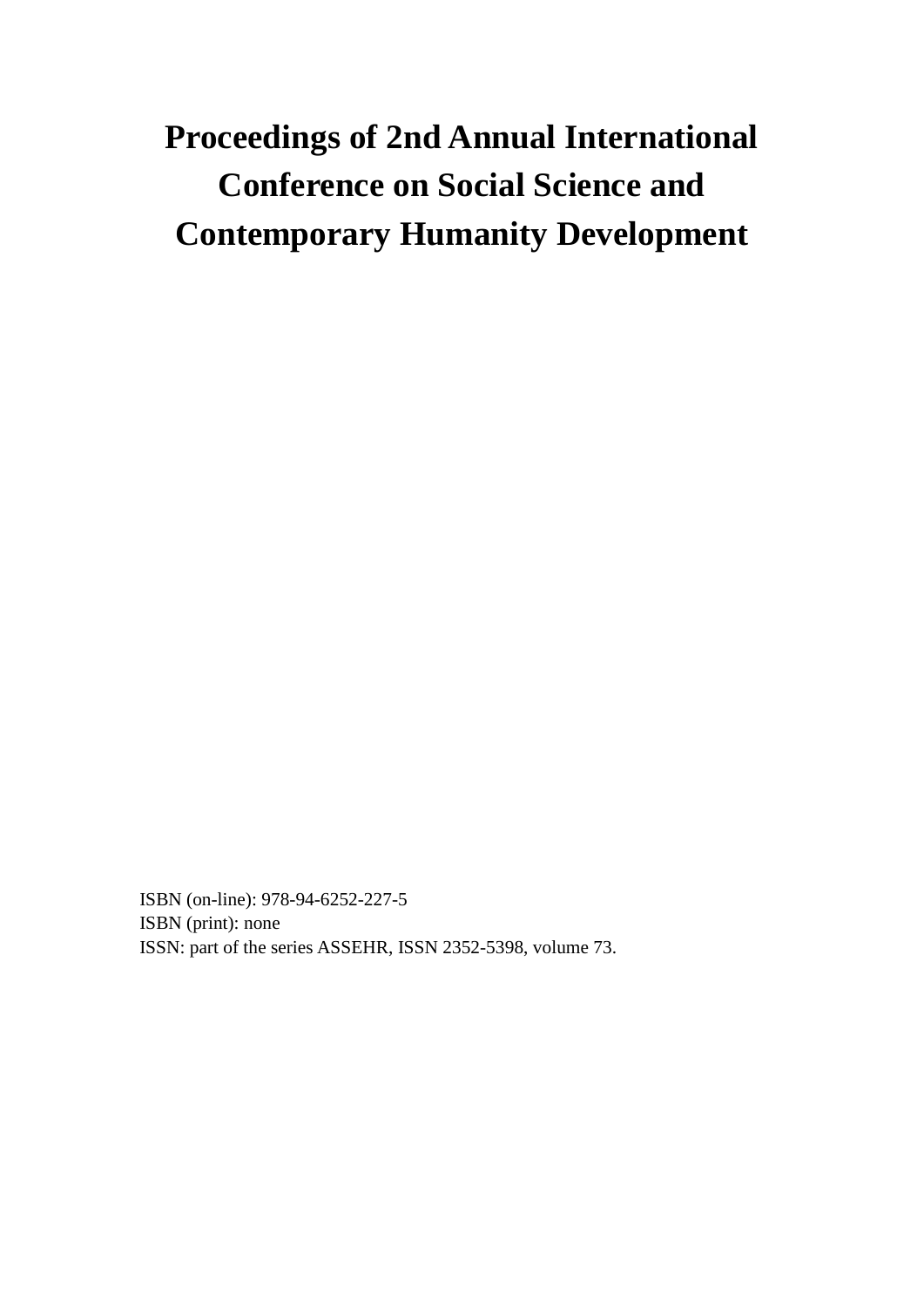# **Advances in Social Science, Education and Humanities Research**

Selected, peer reviewed papers from the 2nd Annual International

Conference on Social Science and Contemporary Humanity Development

(SSCHD2016)

July 15-17, 2016, Wuhan, China

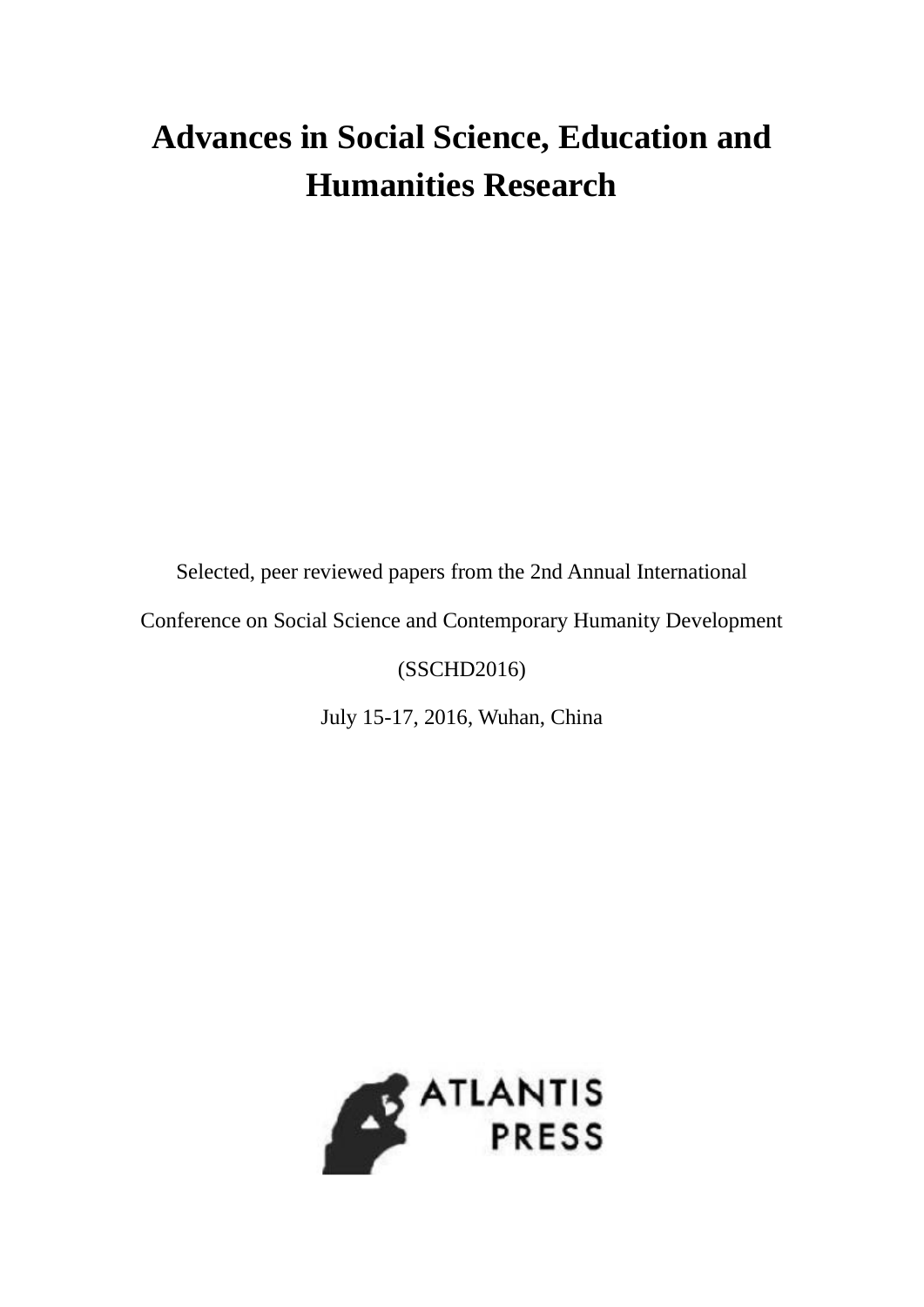## **Publishing Information**

### **Free Access**

In order to increase the visibility of its conference and of the papers of its participants, sschd-16 has chosen to sponsor the on-line publication of the conference papers. Therefore, all conference papers can be read and downloaded for free, no subscription or other payment is required.

### **Copyright**

Atlantis Press adheres to the principles of Creative Commons, meaning that we do not claim copyright of the work we publish. We only ask people using one of our publications to respect the integrity of the work and to refer to the original location, title and author(s).

### **Below follows the bibliographic information for this publication:**

ISBN (print): none ISBN: (on-line): 978-94-6252-227-5 ISSN: part of the series ASSEHR, ISSN 2352-5398, volume 73.

### **Full text available online at**

http://www.atlantis-press.com/php/pub.php?publication=sschd-16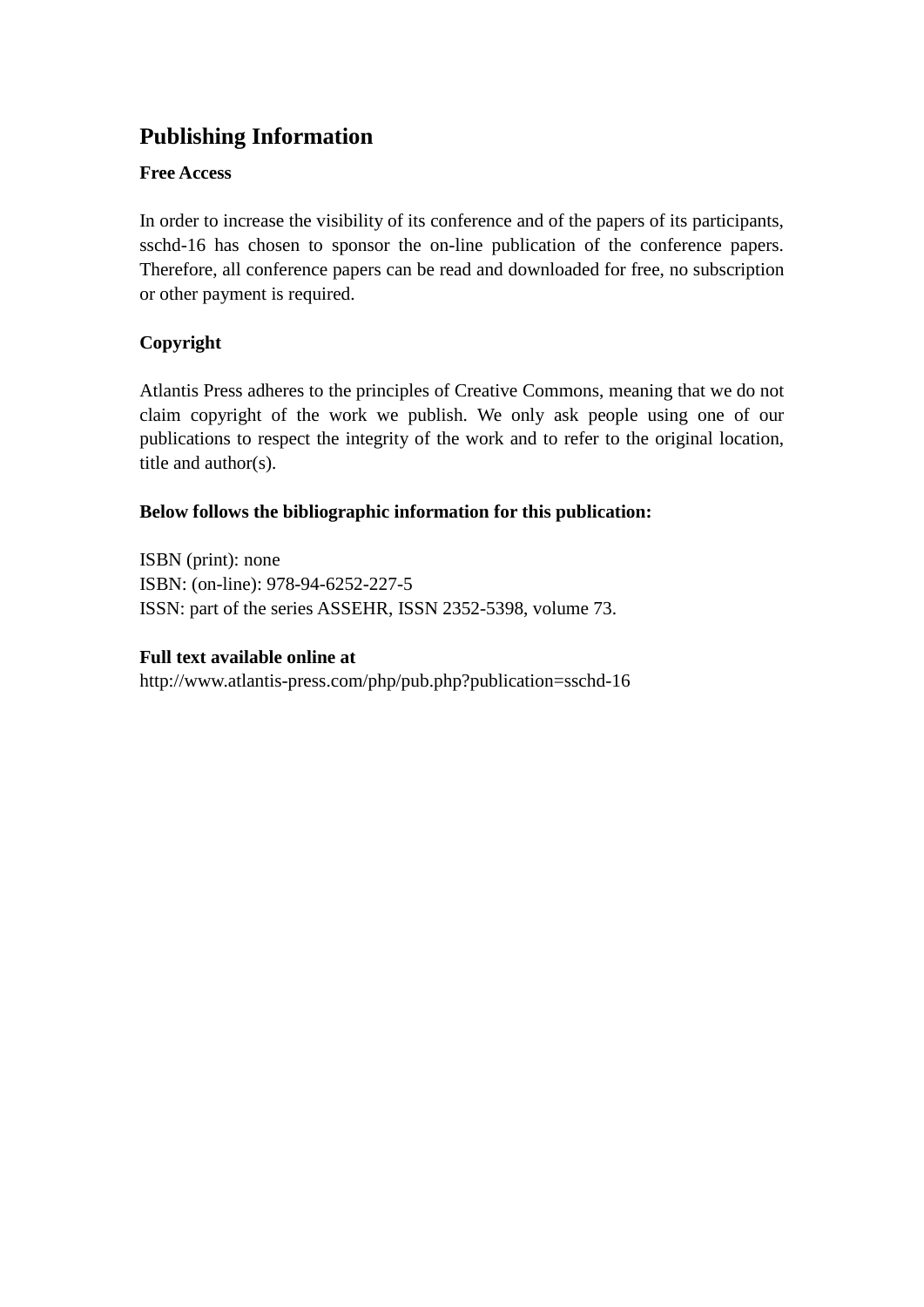### **Preface**

The 2nd Annual International Conference on Social Science and Contemporary Humanity Development [SSCHD2016] has been successfully held in Wuhan, China during July 15-17, 2016. The SSCHD aims to provide a platform for researchers, academicians and industrial professionals from different jurisdictions and cultures to exchange views on their research results and development activities, with a specific focus on Social Science, Management, Economics and Education. This conference has played a significant role in promoting communications and academic exchanges among all the delegates, with great help for future global cooperation in businesses or researches.

The SSCHD2016 received over more than 400 submissions. The papers included in this volume were selected by a rigorous process of double peer review. First, all papers accepted for presentations were selected by a peer review system whereby the selected papers were revised based on reviewer's comments. Second, following the conference, an additional review of selected papers was conducted, resulting in further revisions that finally led to the papers included in this volume. The program of SSCHD2016 consisted of keynote presentation, invited sessions and technical workshops. We hope your experience is a fruitful and long lasting one. With your support and participation, the conference will continue its success for a long time.

To conclude, we would like to express our sincere and profound gratitude to all members of this conference committee and to everyone who has made this event a success. We wish you all a productive gathering and let us look forward to a smooth and momentous conference

Jian-Min CHEN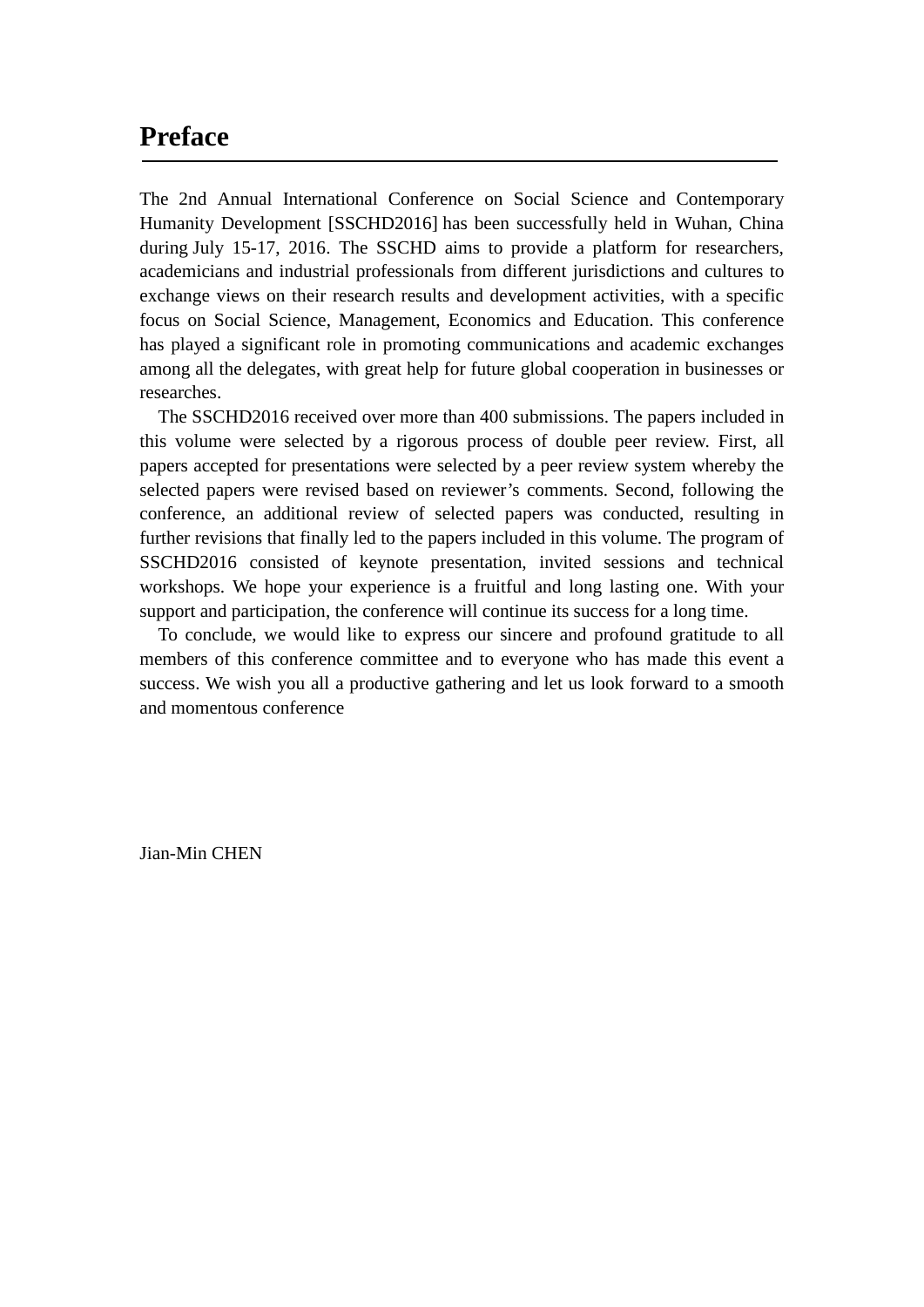# **Committee**

### **General Chair**

Prof. Jian HU, Guizhou University of Finance and Economics, Guizhou, China Prof. Deng-guang YU, University of Shanghai for Science and Technology, China

### **Editor**

Prof. Jian-min CHEN, Shandong University of Political Science and Law, Jinan, China

#### **Program Chair**

Prof. Yong-mei HOU, Guangdong Medical University, China Dr.Alireza Miremadi,Sharif University of Technology-International Campus, Kish Island, Iran

### **Technical Program Committee**

Prof., ZhenYao Gao, National University of Tainan, Taiwan Prof., Hujian, Guizhou University of Finance and Economics, Guizhou, China Prof., Ismat Beg, Lahore School of Economics, Lahore, Pakistan Prof., Wei Jianguo, Wuhan University of Technology, Wuhan, China Prof., Huey-Ming Lee, Chinese Culture University, Taiwan Prof., Lee,Hung-Chang, Taiwan Shoufu University, Taiwan Prof., Chen Jianmin, Shandong University of Political Science and Law, Jinan, China Prof., You Zhou, Jilin University, Harbin, China Dr. Zhao Xianbo, Central Queensland University, Sydney, Australia. Prof., ZulkifliMohdRosli, UniversitiTeknikal Malaysia Melaka (UTeM), Melaka, Malaysia Dr. Yeo Sook Fern, Multimedia University, Melaka, Malaysia Dr. Yin-Yuan Mo, University of Illinois, Chicago, China Prof., YingZhang, Hubei University of Science and Technology, Wuhan, China Prof., Ming Zhou, East China University of Technology, Shanghai, China Dr. Nothando Moyo, Cyprus International University, Cyprus Dr. Sanaullah Ansari, Shaheed Zulfikar Ali Bhutto Institute of Science & Technology, Islamabad, Pakistan Prof., Soh Kim Lam, Universiti Putra Malaysia DR. Nothando Moyo, Cyprus International University, Cyprus DR. Liu Xuezhi, Beijing University of Chemical Technology, Beijing, China Dr. Siao Yen Wong, Raffles University / Southern University College, Johor, Malaysia Dr. Alireza Miremadi, Graduate School of Management and Economics Sharif University of Technology-International Campus Prof., yanghui, Beijing University of Posts and Telecommunications, Beijing, China Prof., Lily Liu, China University of Technology, Taiwan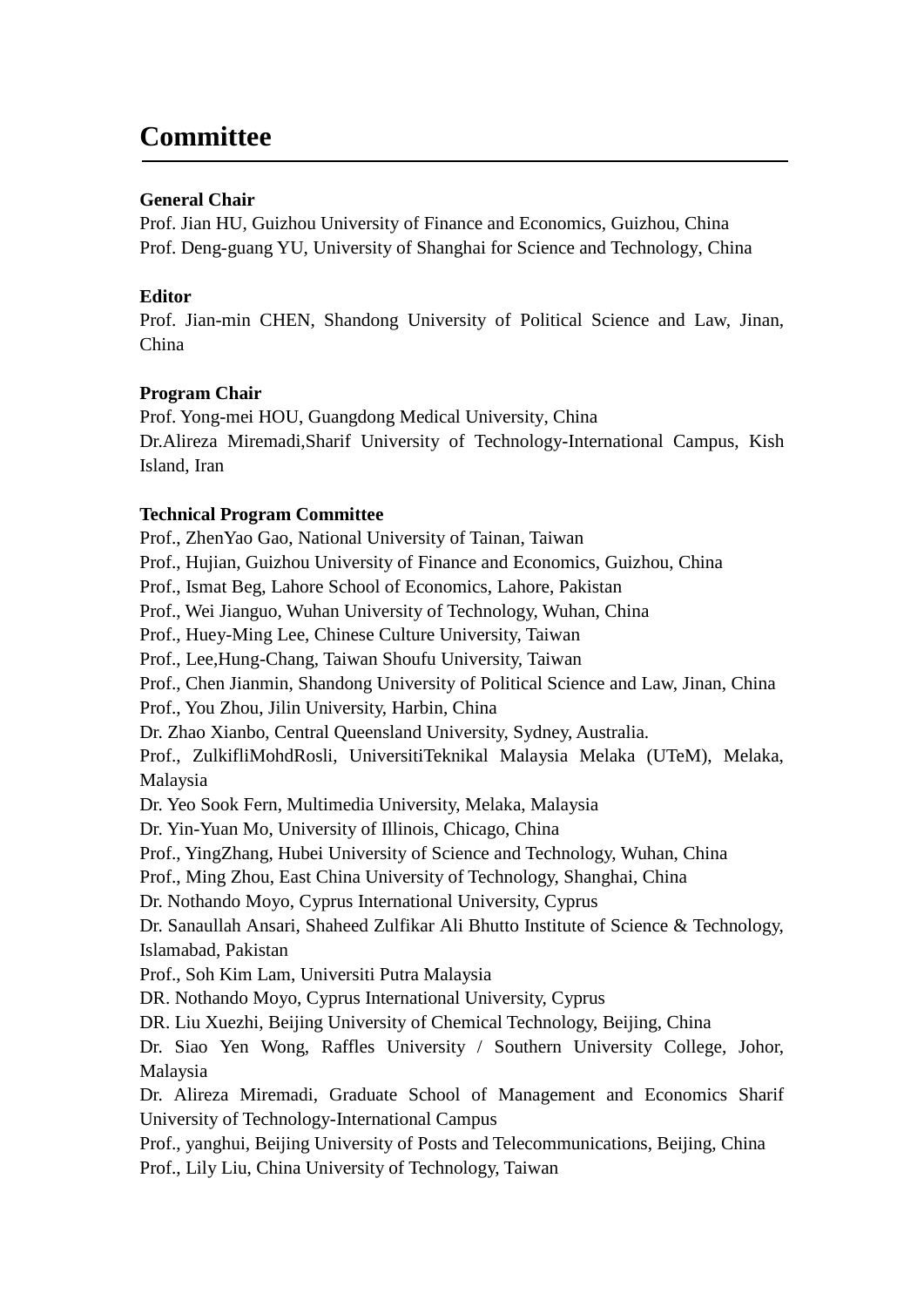Dr. Ying peng, Wuhan University

Dr. Chien-Liang Lin, Kaohsiung First University of Science and Technology

Dr. Junshen Zeng, Wuhan University

Dr. ANDREW S. CHANG, National Cheng Kung University

Dr. Zhouping Qiu, I-SHOU University

Dr. Yuh-Huei Shyu, Tamkang University

Dr. HO Kin-chung, The Open University of Hong Kong

Dr. Kuan-Chung Chen, National University of Tainan Jenchia Chang, National Taipei

University of Technology, Taiwan

Dr. Keyu Jiang,Fort Hays State University, USA

Dr. Ibrahim Djamaluddin,Kyushu University, Japan

Dr. Peihwa Huang, National Taiwan Ocean University, Taiwan

Dr. Yijin Wu Huazhong Normal University, China

Dr. Gerald Schaefer,Loughborough, UK

Dr. L. JayPrakash, International Institute of Information Technology-Bangalore, India

Dr. S. Ali, R.M.K. Engineering College, India

Dr. K. Arshad, University of Greenwich, School of Engineering, United Kingdom

Dr. M. Ferreira, University of Aveiro, Portugal

Dr. M. Siddiqui, Integral University, India

Dr. Mohammad T. Khasawneh, State University of New York, New York

Dr. Hong HOCHENG, National Tsing Hua University, Hsinchu, Taiwan

Dr. Meltem INCE YENILMEZ, Yasar University, Turkey

Dr. Huseyin Bicen, Near East University, Nicosia, North Cyprus

Dr. Charles Wankel, St. John's University, New York, USA

Dr. Melody Bowdon ,University of Central Florida,USA

Dr. Olga Kovbasyuk, Far East Russia Global Learning Center, Russia

Dr. Yong-chao ZHANG, Department of Philosophy, School of Public Administration, Zhengzhou University, China

Dr. Xiang-ning ZHANG, Guangdong Medical University, China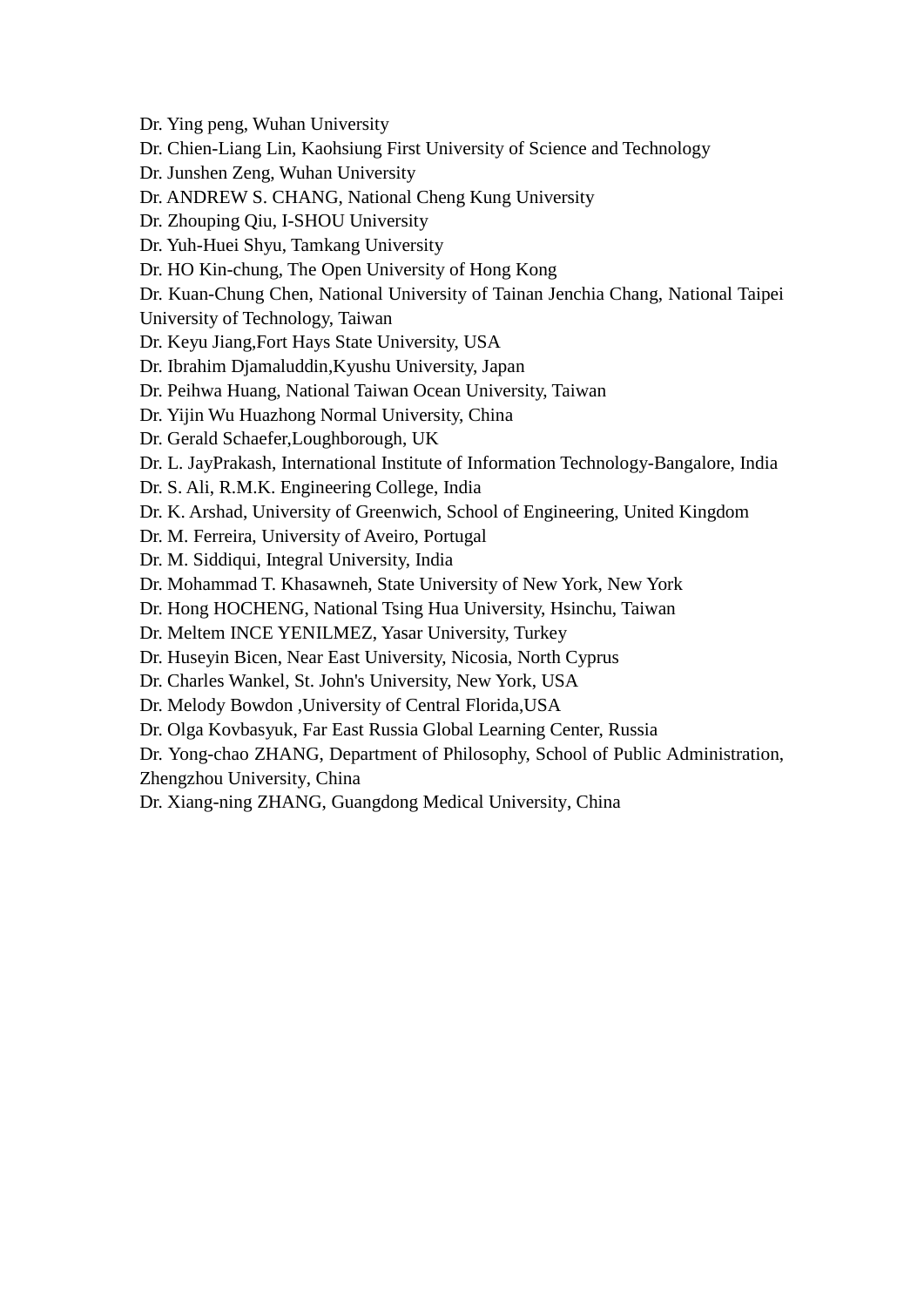# **Table for SSCHD2016**

### **Chapter 1: Sociology and Political Science**

| The Historical Evolution, Main Experience and Enlightenments of the Relationship<br>between Government and Social Organizations since the Foundation of China                                    |
|--------------------------------------------------------------------------------------------------------------------------------------------------------------------------------------------------|
|                                                                                                                                                                                                  |
| Research on the Problems and Countermeasures of Social Stability Risk Assessment in<br>China                                                                                                     |
|                                                                                                                                                                                                  |
| Research on Socialization Problems of Endowment Insurance in China                                                                                                                               |
|                                                                                                                                                                                                  |
| The Influence of "Micro-Blog" Political Communication on Government<br>Decision-Making                                                                                                           |
|                                                                                                                                                                                                  |
| On the Transformation of Government Functions in the Construction of Urban<br>Community Culture in the Northwest Minority Areas----A Case Study of Dawukou<br>District, Shizuishan City, Ningxia |
|                                                                                                                                                                                                  |
| Institutional Cause and Policy Effect of Local Authorities' Bailout Measures                                                                                                                     |
| Reflections on the Subjects of Rural Collective Land Ownership                                                                                                                                   |
| Local Policy Support Direction for Non-State-Owned Museums under the Museum<br>Regulations                                                                                                       |
|                                                                                                                                                                                                  |
| Analysis of the Impact of Psychic Distance on the Regional Selection of Chinese<br><b>Outward Foreign Direct Investment</b>                                                                      |
|                                                                                                                                                                                                  |
| The Relationship between Career Growth and Turnover Intention of New Employed<br><b>University Graduates</b>                                                                                     |
|                                                                                                                                                                                                  |
| Research on Social Responsibility Cultivation Model of Vocational College Students                                                                                                               |
|                                                                                                                                                                                                  |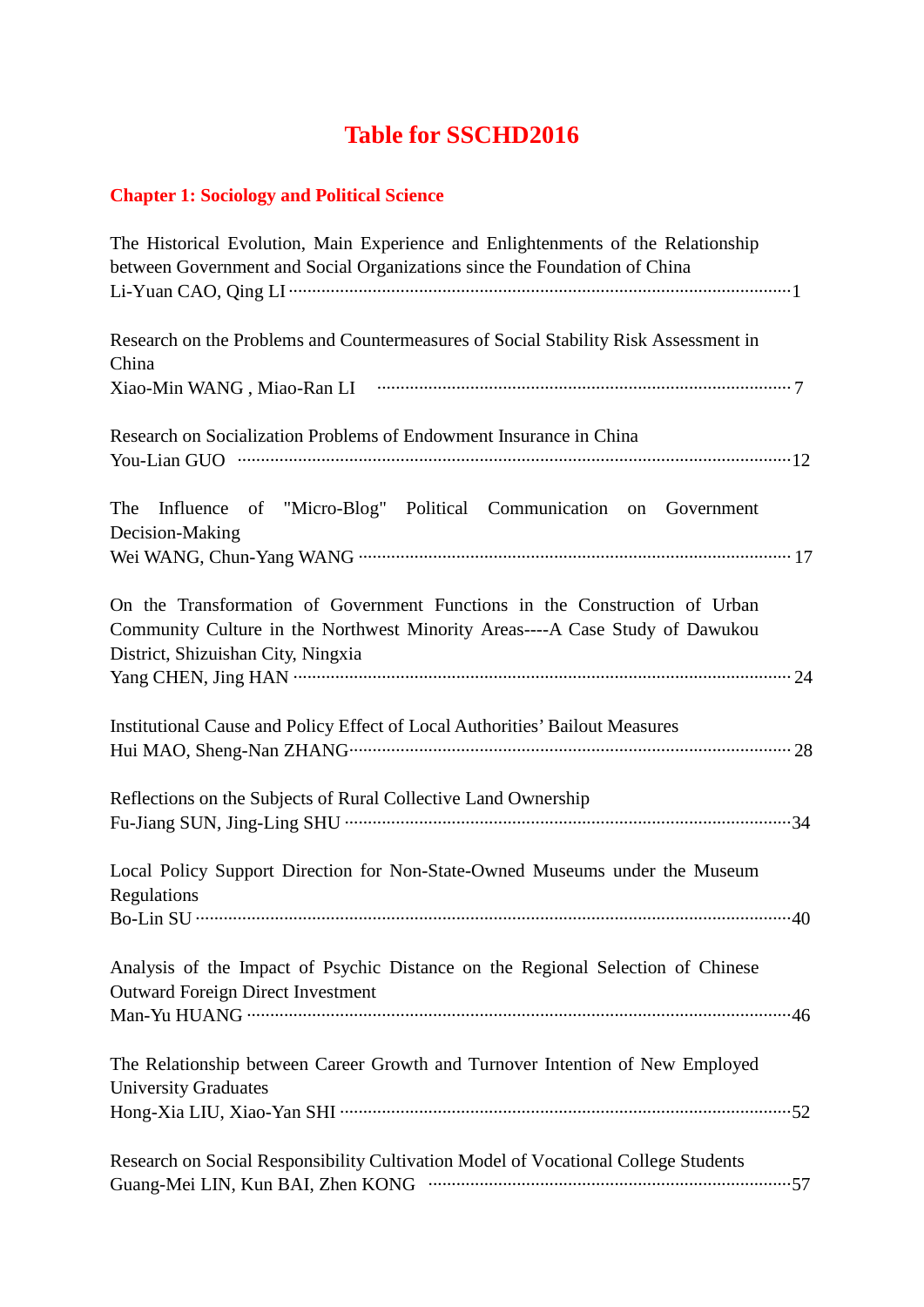## **Chapter 2: Cultural Studies and Humanities**

| Further Study on Huang Dao-Po                                                 |
|-------------------------------------------------------------------------------|
|                                                                               |
| About My Soul and My Song-- Interpretation of the Cultural Genes and National |
| <b>Characteristics of Contemporary Fiber Art Works</b>                        |
|                                                                               |
| Anthropometry in Ancient China--Based on the Physiognomy Book of Divine       |
| Fortuneteller Ma Yi                                                           |
|                                                                               |
|                                                                               |
| A Corpus-Based Study on English Synonyms Convention and Tradition             |
|                                                                               |
| Museums: Advocator of Urban Cultural Image                                    |
|                                                                               |
|                                                                               |
| The Communication of Intangible Cultural Heritage of Museum from the Space    |
| Perspective                                                                   |
|                                                                               |
| Chinese Culture Opening from a Global Perspective                             |
|                                                                               |
|                                                                               |
| The Evolution and Development of Zhangpu Paper Cutting Art in the Modern      |
| <b>Aesthetic Perspective</b>                                                  |
|                                                                               |
|                                                                               |
| Research on the Classification of Historical and Cultural Resources in China  |
|                                                                               |
| On Confucian Thought of Ya Music Teaching in Pre-Qin Period                   |
|                                                                               |
|                                                                               |
| Analysis on the Creative Psychology of Network Literature                     |
|                                                                               |
| Who is Richard Parker? — An Analysis of the Tiger Character in Life of Pi     |
|                                                                               |
|                                                                               |
| Visualization of Music: An Aesthetic Study of the Combination of Music and    |
| Animation                                                                     |
|                                                                               |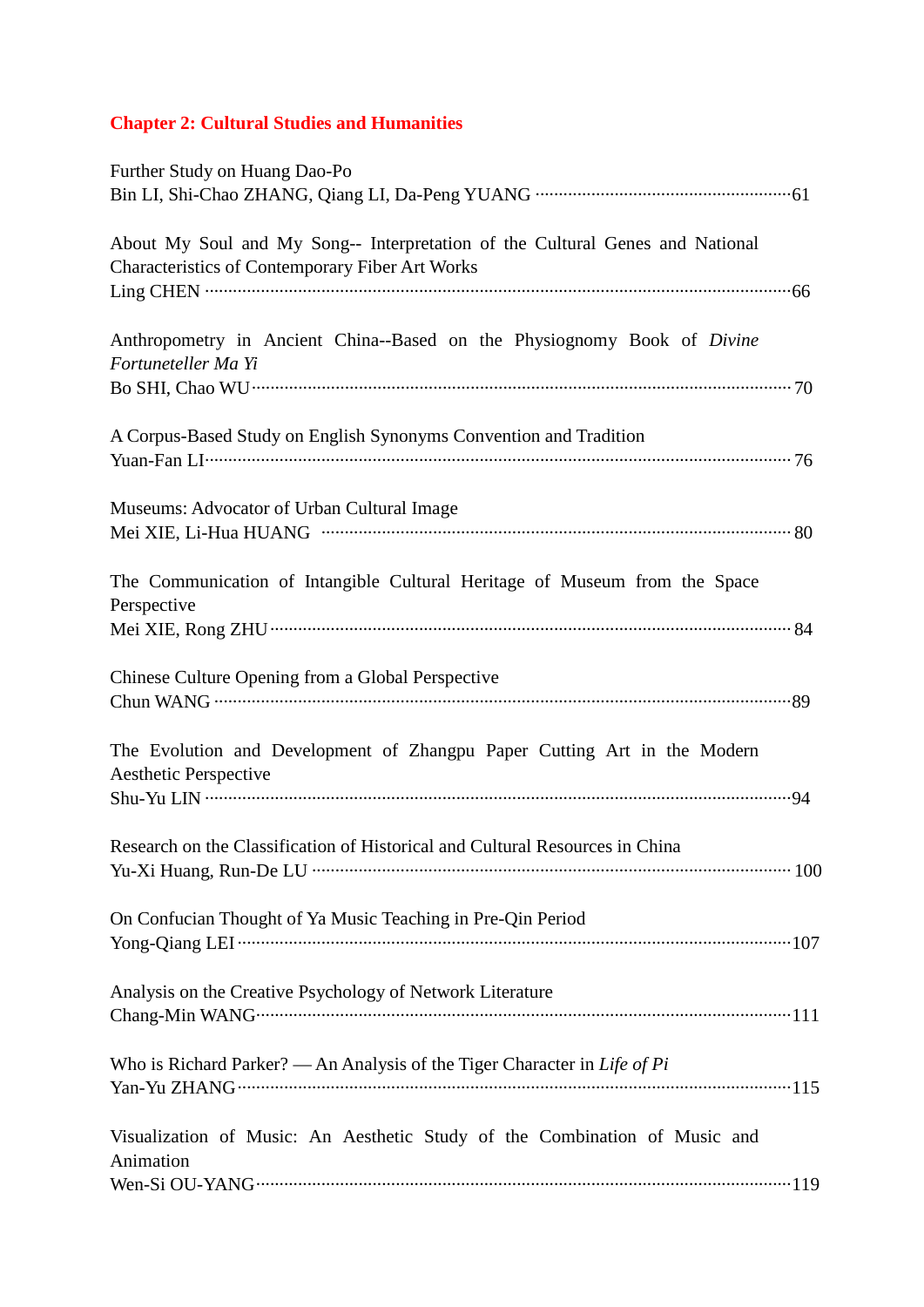| A Theoretical Study of Synaesthesiaby Music Sense Organs and Creative Thinking                                       |  |
|----------------------------------------------------------------------------------------------------------------------|--|
| Literature Review on Bibliometrics and Its Future Development—Based on<br><b>Bibliometric Measures</b>               |  |
| Analyzing of Chinese Character Form Database (CCFD) and the Study of CCFD                                            |  |
| Fusion Development Path between "Han Ma" and Urban Culture                                                           |  |
| Reading Habit and the Changing Media World: An Empirical Study on Newspaper<br>Reading Habit of Japanese Readers     |  |
| Study on Shaanxi Tea and Tea Culture Development Path Based on the Strategic<br>Concept of "Silk Road Economic Belt" |  |
| The Contemporary Significance of Culture and Education Research of Heluo Martial<br>Art                              |  |
|                                                                                                                      |  |
| Losing of Local Identity in Rapid Developing China                                                                   |  |
| The Beauty in the Portrait of a Lady                                                                                 |  |
| Study on the Relationship between Nantong Blue Calico and Paper-Cut Art                                              |  |
| Functions of Oral History from Inheritor of Intangible Cultural Heritage in Cultural<br><b>Heritage Protection</b>   |  |
| <b>Chapter 3: Law and Education</b>                                                                                  |  |
| Reflections on Indirect Speech Act Theory and Its Application in Teaching English<br><b>Listening Comprehension</b>  |  |

Bu-Han PAN ····························································································································· 181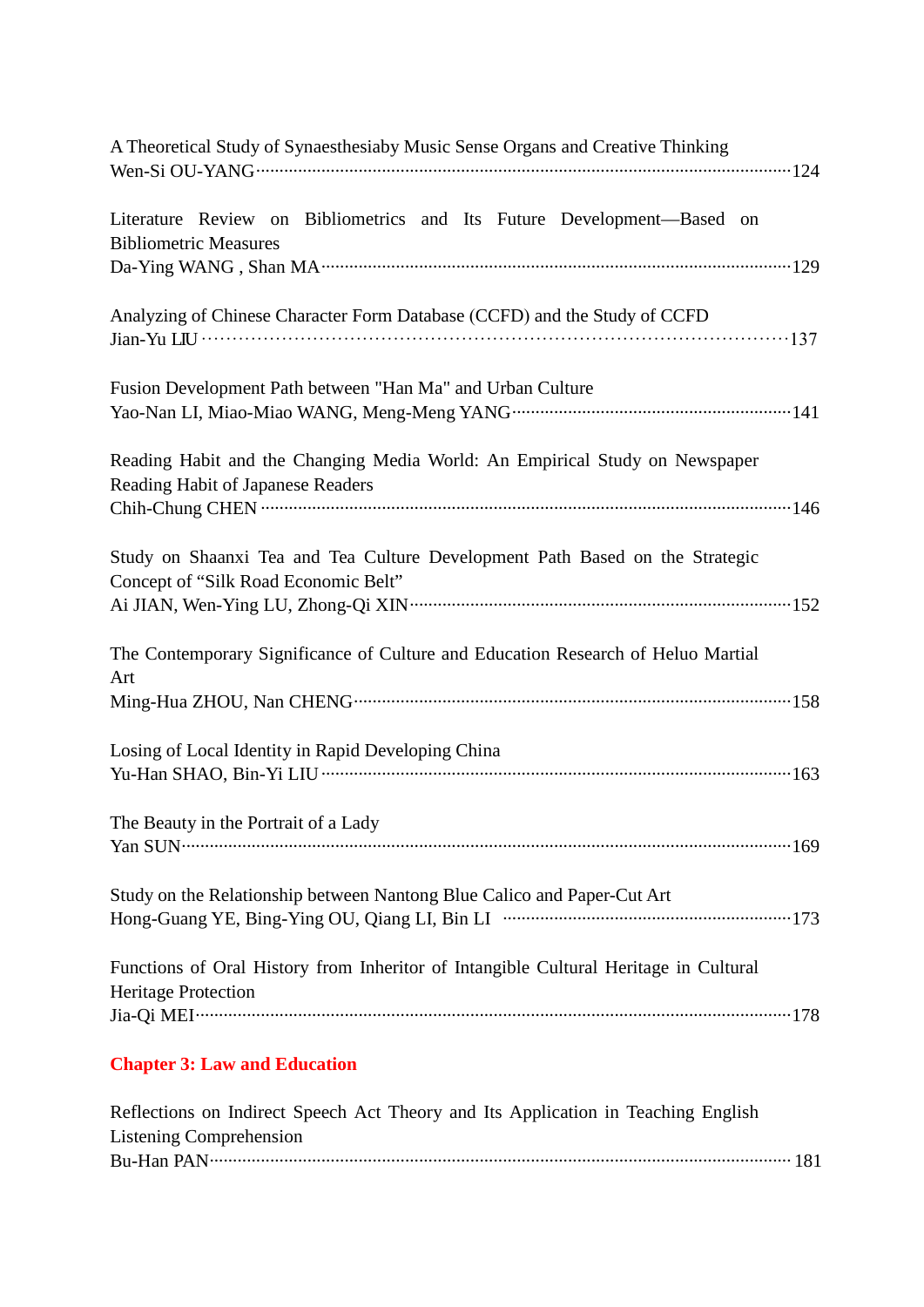| Enlightenment of Art Design Education by Ecological Design                           |  |
|--------------------------------------------------------------------------------------|--|
|                                                                                      |  |
| Legal Remedy for Climate Change Refugees: Possibilities and Challenges               |  |
|                                                                                      |  |
| Analysis on the Optimal Allocation of Educational Resources in the Region--A Case    |  |
| Study of Beijing Tianjin Hebei Region                                                |  |
|                                                                                      |  |
| Breaking the Stereotypes: Analysis and Prevention of Criminal Misjudged Cases in the |  |
| Procedure of Criminal Detection from the Perspective of Evidentiary Adjudication     |  |
|                                                                                      |  |
| Breaking the Stereotypes: Analysis and Prevention of Criminal Misjudged Cases in the |  |
| Procedure of Criminal Trial from the Perspective of Evidentiary Adjudication         |  |
|                                                                                      |  |
| A Study of Misjudged Cases and Mechanism of Liability Investigation                  |  |
|                                                                                      |  |
| Research on the Optimization of the Intellectual Property Right Education Based on   |  |
| Cooperation between School and Enterprise                                            |  |
|                                                                                      |  |
| Quotation and Plagiarism between the Copyright Law and Academic Ethics               |  |
|                                                                                      |  |
| Characteristics and Advantages of Flipped Class                                      |  |
|                                                                                      |  |
| The Study on Legal Protection of Tourists Rights                                     |  |
|                                                                                      |  |
| Sending Law to the Countryside and Conflicts between Villagers: a Rural Conflict     |  |
| Case from the Perspective of Anthropology                                            |  |
|                                                                                      |  |
| A Study about the Analysis of Nonintellectual Acting Factors and Strategies          |  |
| Improving of College Students' Self-regulated Learning                               |  |
|                                                                                      |  |
| An Empirical Study of Multimodal Learning Mode in College English                    |  |
|                                                                                      |  |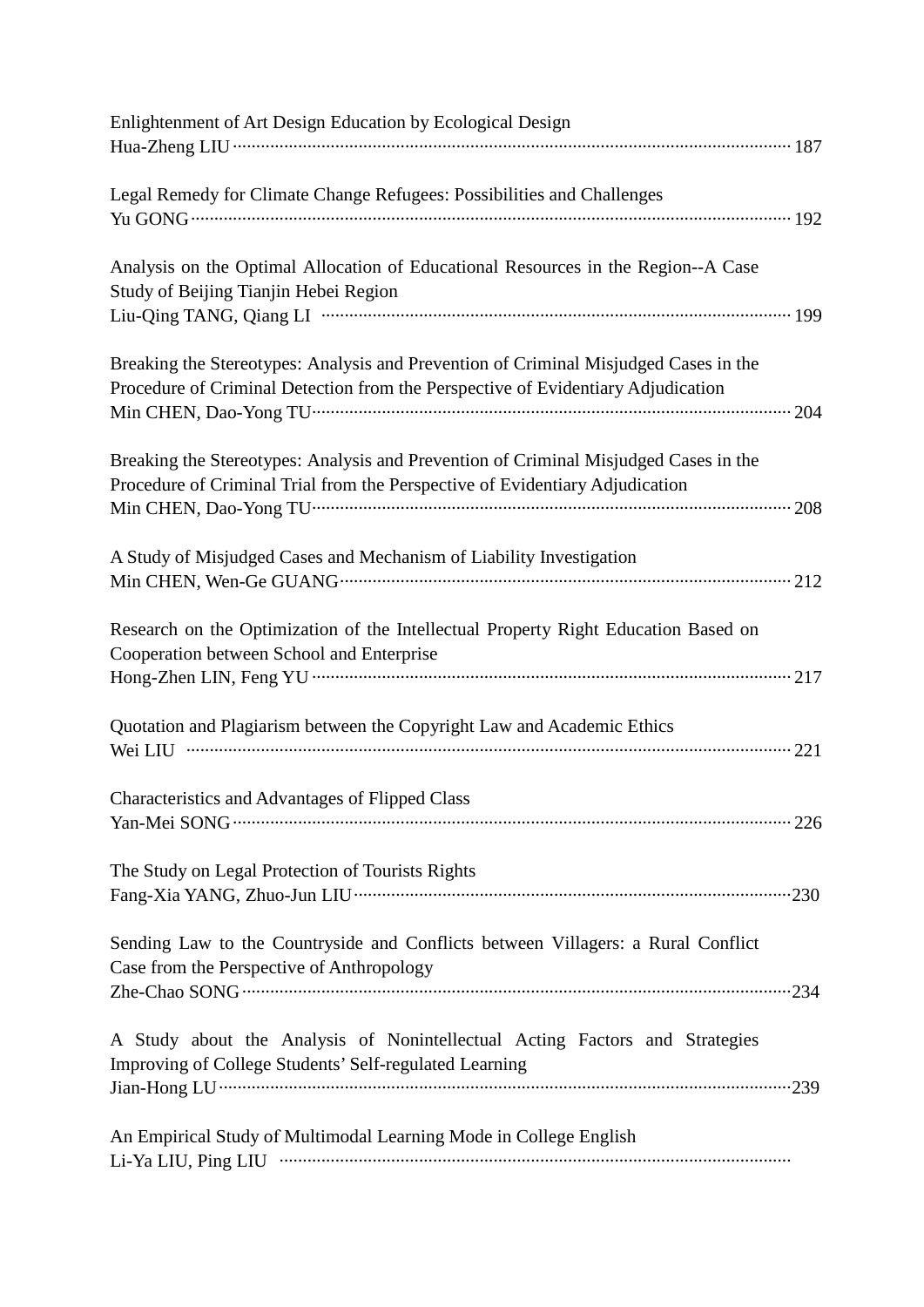| An Exploration of Corpus-Based Project-oriented Innovative Experimental Teaching                                                      |
|---------------------------------------------------------------------------------------------------------------------------------------|
| An Analysis on Protecting Rights of Internet Finance Consumers in China                                                               |
| Brief Introduction on Australia Early Childhood Teaching Manpower Training Policy<br>and Its Implications for China                   |
| On the Relationship between the Overcoming of the Inter-Language and the Language<br>Yan LIU                                          |
| Research on Common Problems and Countermeasures of Middle School Sports in<br>China                                                   |
| The Study on the System of Early Childhood Education Teachers' Appointment Effect<br>on Construction of the Teacher Troop and Options |
| Cultivation of Learners' Autonomy through Strategy Training                                                                           |
| Scientific Law and Human Will                                                                                                         |
| Research on the U-K Collaborative Cultivating Model of "Outstanding Preschool<br>Teachers" in Local Normal University                 |
| Construction of Flipped Classroom Model for Vocabulary Teaching and Its<br>Effectiveness                                              |
| The Study of the Whole Process of Quality Control of English Graduate Education<br><b>Based on Quality Control</b>                    |
| Research on Information Construction Problems of Teaching Management in Higher<br><b>Vocational College</b>                           |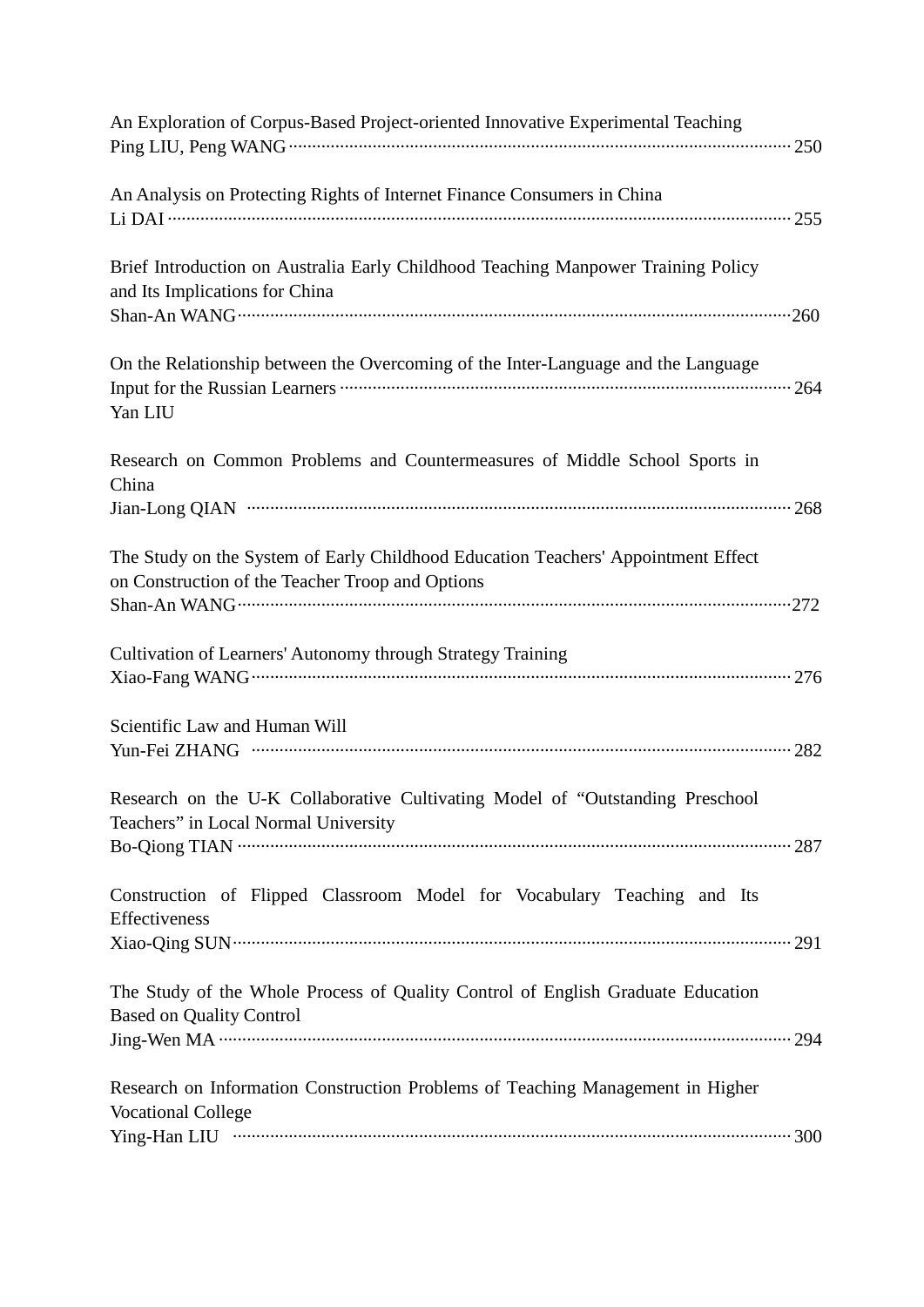| Analysis on the Development of Compulsory Education of Four Municipalities in<br>China                                                             |
|----------------------------------------------------------------------------------------------------------------------------------------------------|
|                                                                                                                                                    |
| <b>Chinese Classes Promote Language Use Strategy Research</b>                                                                                      |
| Analysis of the Effect on Moral Education Exerted by Peer Groups among College<br><b>Students</b>                                                  |
| Study on the Gender Characteristics and the Level of Mental Health of Students in the<br>Private College                                           |
| Fostering Innovative Entrepreneurship Education in Vocational Colleges by<br>Counselors from "Internet +"Perspective                               |
| The Skills of Creating PowerPoint Slide for Classroom Teaching                                                                                     |
| Misunderstanding Discrimination of the Music Aesthetic Sensibility Cultivation of<br>Primary and Secondary School Students                         |
| An Exploration of Academic Adjustment for Undergraduate Chinese International<br>Students                                                          |
| The Urban Trail Landscape Design with Regional Culture                                                                                             |
| Exploration of Teaching Reform of Drug and Food Major                                                                                              |
| Three-Step Strategic Entrepreneurship Education System in Vocational Colleges<br>Zhen KONG, Xiao-Lei ZHANG, Kun BAI, Chen CHEN, Ling-Han KONG  352 |
| Construction of Declaration and Audit network Platform for Experimental Instruction<br><b>Equipment in Independent Colleges</b>                    |
| Research of Influence of Multimedia Technology Application Aid on Music Education                                                                  |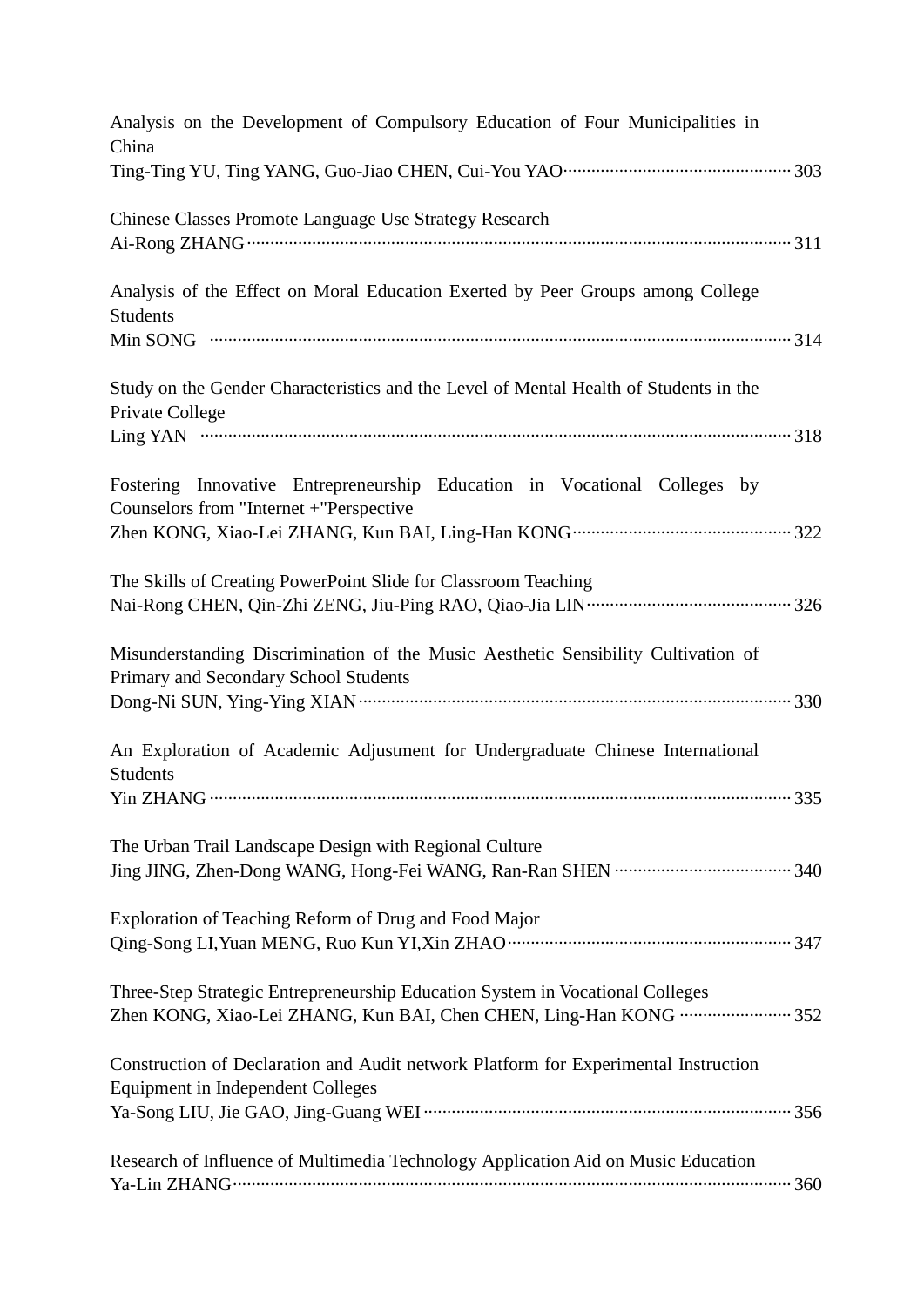| Study on Teacher-Student Interaction in the Ideological and Political Theory Teaching<br><b>Based on SPOC Model</b>                                                              |
|----------------------------------------------------------------------------------------------------------------------------------------------------------------------------------|
|                                                                                                                                                                                  |
| Research on Relevant Legal Problems of Electronic Evidence                                                                                                                       |
| A Pragmatic Research on College Students' English Communication Competence<br>Cultivation                                                                                        |
| A Critical Evaluation of the Plenary Approaches to the Management of English<br><b>Teaching of Large Classes</b>                                                                 |
| Analysis on the Publicity and Education of "Chinese dream" in College Students<br>-----From the Perspective of Mental Health Education                                           |
| Cultivating High-Quality Talents by Improved Teaching Model of Morality and Law Course                                                                                           |
| Cyber Teaching Optimization Based on Micro-Blog Communication                                                                                                                    |
| An Analysis of Common Mistakes Seen in Scientific Writing in English by Chinese<br><b>Biomedical Students</b><br>Xiang-Ning ZHANG, Bi-Ying ZHENG, Gan HOU and Ruo-Lin ZHANG  400 |
| Study on the Influence of Positive and Negative Emotion on College Students<br><b>Interpersonal Trust</b>                                                                        |
| A Study on the Influences of Politeness Strategies on Headteacher's Work                                                                                                         |
| Reforms about the Teaching of Scientific Instruments in Higher Education<br>Yong-Hui WU, Qing-Ren QIAN, Zhi LIN, Jun-Sheng LIU, Xiao-Wen ZHANG and                               |
| Some Ideas about the Reformation of Intensive Reading Teaching                                                                                                                   |
| Translation Strategies of Metaphorical Idioms in Political Discourse                                                                                                             |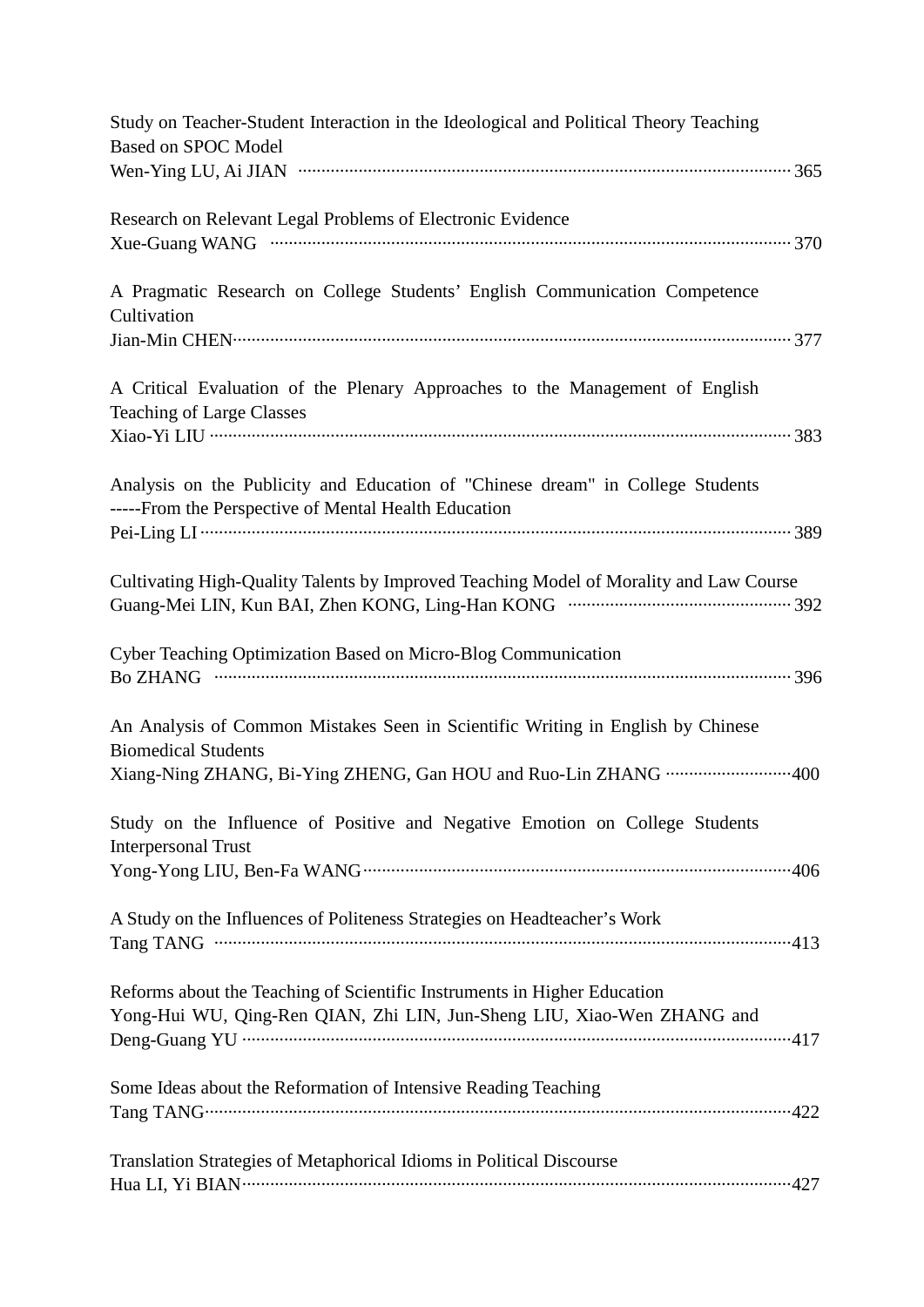| Fostering the Students' Capability of Solving Complex Engineering Problems through<br><b>Systematic Design of Experimental Courses</b>                       |
|--------------------------------------------------------------------------------------------------------------------------------------------------------------|
| Xiao-Wen ZHANG, Deng-Guang YU, Jia WAN, Bo-Wen SUN, Hao FENG 432                                                                                             |
| Research on Employability of College Students Based on the Theory of Competency<br>---- A Case Study of Guangxi University                                   |
| A Research-Based Teaching Model in ESL Reading Course at University Level: A<br><b>Critical Thinking Perspective</b>                                         |
| Ba Duan Jin Teaching Process should pay Attention to the Problem                                                                                             |
| <b>Chapter 4: Management and Economics</b>                                                                                                                   |
| An Empirical Analysis on the Influence Factors of the Real Estate Prices in China                                                                            |
| Study of Senior Management in Liquor Enterprise Training Mode                                                                                                |
| Administration Supervision Research on Business Information Service                                                                                          |
| The Crisis Communication Modes of the Manager in China "Downsizing" Events:<br>Multiple Case Studies Based on Content Analysis                               |
| A Study of Spice Trade from the Quanzhou Maritime Silk Road in Song and Yuan<br><b>Dynasties</b>                                                             |
| Research on the Strategy of Cultivating Enterprise Service Climate<br>Dong YUAN, Nian-Bai LI, Yong-Jun DUAN, Han-Song CHEN, Wei YU  492                      |
| Research on the Impact of R&D Expenses and Sales Investment the Enterprise<br>Performance---Based on Empirical Analysis from the GEM Pharmaceutical Industry |
| Studies on Foreignization and Domestication in Training Foreign-Affair Oriented<br><b>Talents</b>                                                            |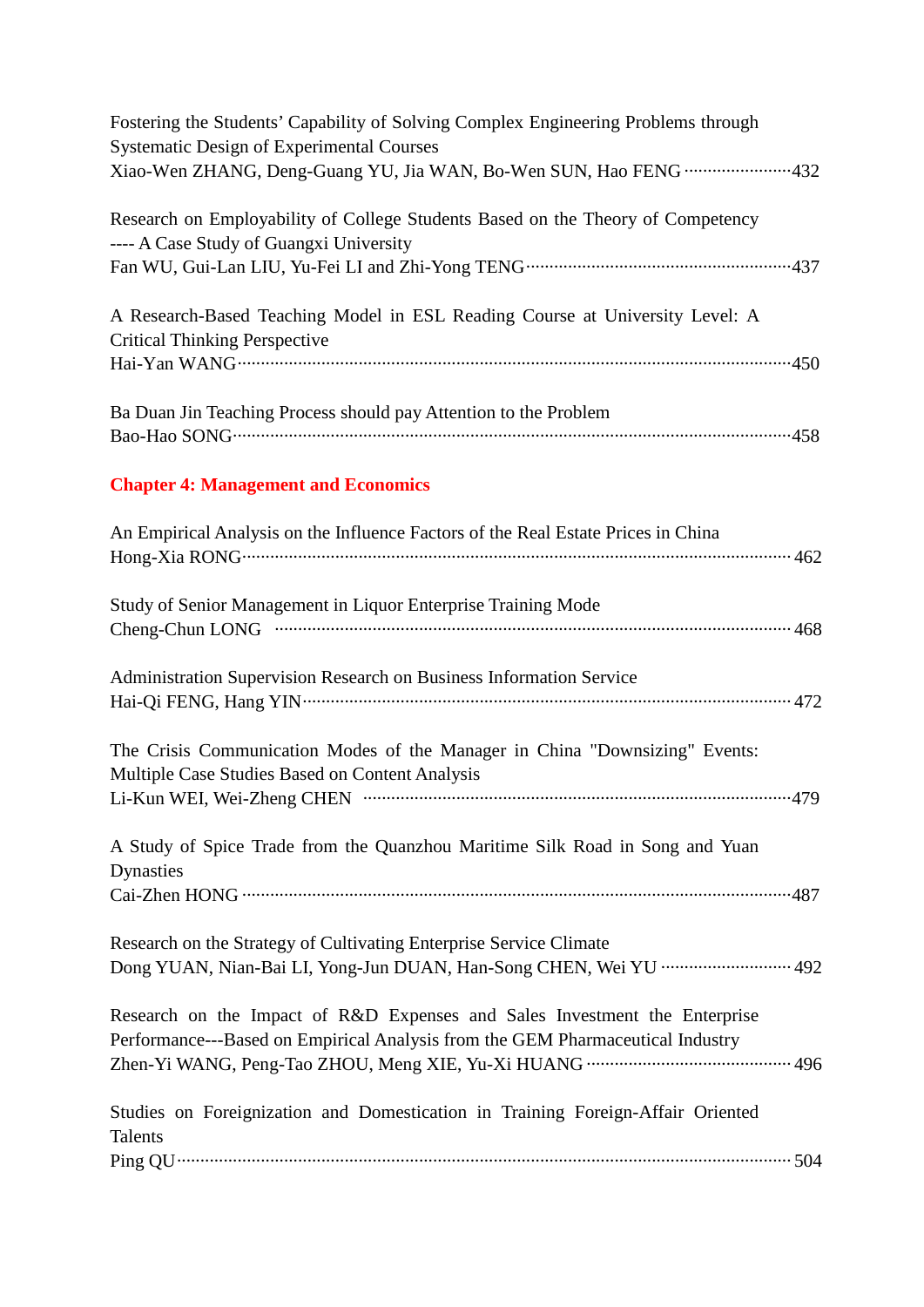| A Research on Asymmetric Inter Group Cooperation--A Lab Experiment with Two<br><b>Global Public Goods</b>                      |
|--------------------------------------------------------------------------------------------------------------------------------|
| Empirical Analysis of Commercial Financing' Impact on Social Donations to Private<br>Foundations                               |
| Grey Correlation Analysis between Urbanization Rate and Household Consumption<br><b>Structure within Liaoning Province</b>     |
| Studies on the Influence of Chinese Consumer's Irrational Consumer Psychology on<br>Their Consuming Behavior                   |
| The Impact of Disney's Entry into Shanghai and the Coping Strategies                                                           |
| The Impact of Political Relation on Economic Development between Libya and China                                               |
| The Cognitive Difference of Performance Evaluation: Focus on County-level<br>Government                                        |
| Some Views on Developing Furniture Industry in Yunnan under the Background of<br><b>Internet Plus</b>                          |
| Influencing Factors and Driving Forces of Urbanization in Southeast Asia                                                       |
| Research on the Development Trend of the Magazines Publication in China                                                        |
| <b>Chapter 5: Social Science and Contemporary Humanity Development</b>                                                         |
| The Discussion on the Standards of Labor Remuneration                                                                          |
| A Research on the Integrated Planning of the Tour Guides' Career Considered from the<br>Tour Guides and the Interested Parties |
|                                                                                                                                |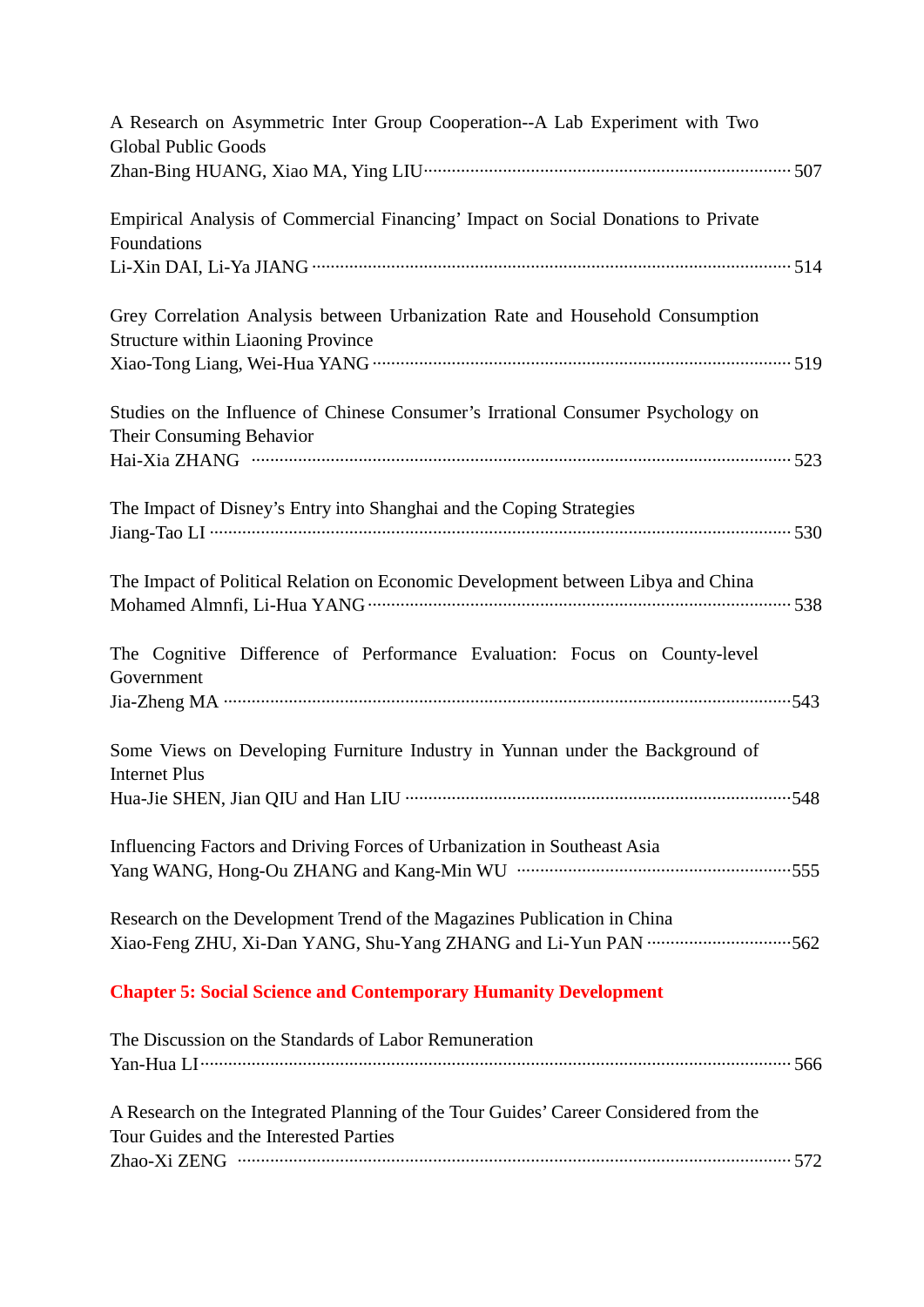| Assessment of Body Composition through Sports                                                                                                                                                         |
|-------------------------------------------------------------------------------------------------------------------------------------------------------------------------------------------------------|
| Macronutrient Intake Assessment under Sports Intervention                                                                                                                                             |
| Study on Role and Status of Non-Profit Organizations in the Construction of<br>Harmonious Labor Relations                                                                                             |
| Research on Perfection of the Incentive Mechanism of Civil Servants                                                                                                                                   |
| Low Consumption Based on Family Needs                                                                                                                                                                 |
| Research on Chinese Urban color Sorting Method Based on Quantitative Analysis                                                                                                                         |
| "TouTiao.com" PK "Buzz Feed"-- Inspiration for Digitization of Traditional Media .                                                                                                                    |
| Psychological Well-Being and Social Supports among the Rural Left-Behind Elderly<br>in Ethnic Minority Areas                                                                                          |
| The Analysis on the Public Training of Mapping Knowledge Domain Based on<br>Citespace III                                                                                                             |
| Research on Classification of Multimedia Network Public Opinion                                                                                                                                       |
| Chinese Woman's Table Tennis Team Won 2016 M Corbillion Cup Relying on<br>Techinique and Mental Superiority<br>Mei-Fang ZHOU, Can ZHOU, Jun-Qian YU, Qi-Han ZHANG, Qi-Lian CHENG ················ 631 |
| On the Anti-Japanese Narrative of Beast Train                                                                                                                                                         |
| Exploration of the Necessity and Feasibility of University Library Opening to the<br>Society                                                                                                          |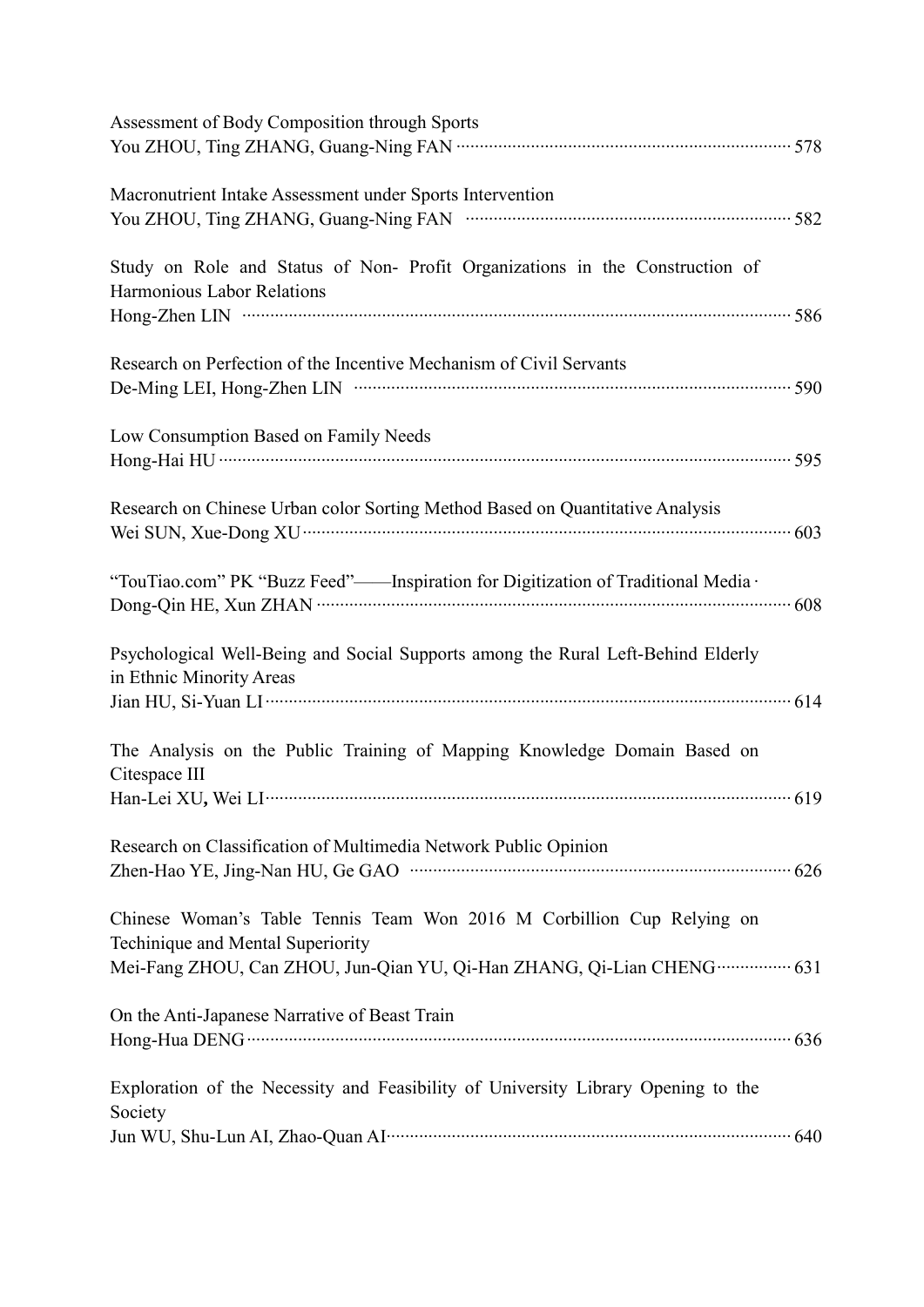| Medical System Reforms in China after 1978: Some Practical Implications                                                                                                                                         |  |
|-----------------------------------------------------------------------------------------------------------------------------------------------------------------------------------------------------------------|--|
| The Construction of Entrepreneurship Network in Entrepreneurial University-A Case<br><b>Study of Stanford University</b>                                                                                        |  |
| The Investigation and Analysis of College Students' Legal Awareness---A Survey with<br>Beijing College Students as Subjects                                                                                     |  |
| Information Service in the Big Data Era and Development Strategies for University<br>Libraries                                                                                                                  |  |
| The Study on Construction Scheme of Computer Laboratory Room Based on<br><b>DAWNSTOR Desktop Virtualization System</b><br>Feng-Ying GUO <sup>*</sup> , Xing ZHAI, You-Liang HUANG, Jing-Zhong LI, Xing-Guang MA |  |
| The Construction of Entrepreneurship Ecosystems in American Entrepreneurial<br>Universities                                                                                                                     |  |
| Chinese Cyber Citizens' Perception on the Chinese Dream                                                                                                                                                         |  |
| Analysis and Countermeasure Research on the Death Rate of The Vulnerable Road<br><b>Users in Traffic Accidents</b>                                                                                              |  |
| Research on Ecological Benefits Compensation for Forest Resource in State-owned<br><b>Forest Area</b>                                                                                                           |  |
| Scientific Research Project Oriented Intelligence Research Knowledge Push Model<br><b>Building</b>                                                                                                              |  |
| Transforming Chinese Traditional Patterns into Three-dimensions and Applying Them<br>to Modern Design                                                                                                           |  |